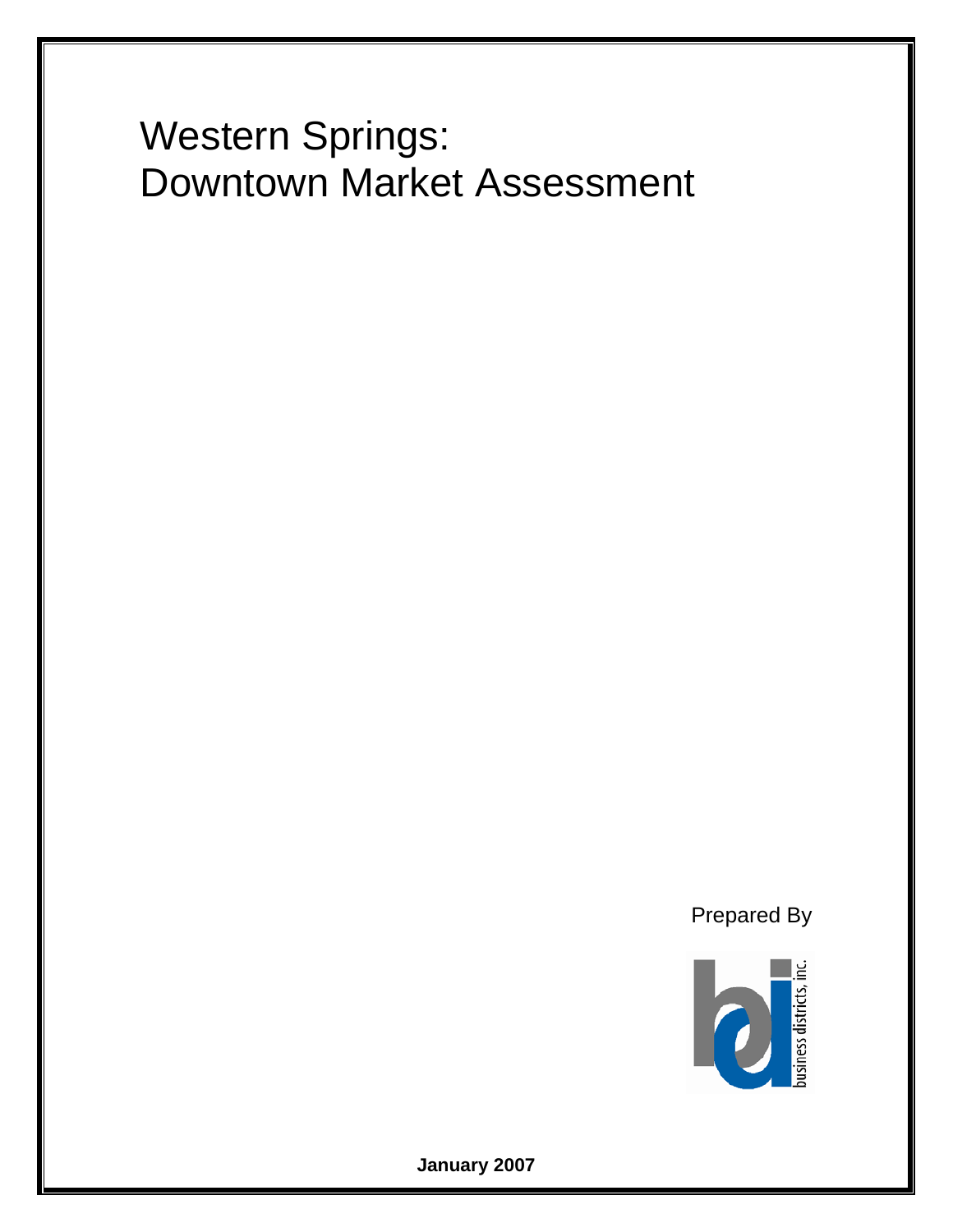# **Introduction**

## *Project Purpose*

The Village of Western Springs is a prosperous west suburban community where residents value their family oriented lifestyles, the excellence of the schools, and a long history of quality commercial development clustered to serve its residents. Western Springs's Downtown has always offered residents the convenience of nearby shopping that today's newest developments seek to provide by mixing stores and restaurants with residential development. With the increasing interest in mixing uses on properties throughout the United States, Western Springs's Downtown is experiencing pressures to increase its density to conform to current, mixed-use trends. Recent proposals challenged the historic character of Western Springs's Downtown and prompted Village leadership to seek a Market Assessment. This Market Assessment supports the Village's development by identifying the market demand for specific types of retail and mixed use projects that would be both appropriate and financially feasible for Western Springs' Downtown. It will also provide recommended strategies and actions that realize Downtown's sales potential and improve retail service to all residents.

#### *Brief Commercial History*

Western Springs is located in Cook County, one of the most highly populated counties in the United States, lies about fifteen (15) miles southwest of Chicago's Loop. Incorporated in 1886, the Village received its name from the water of its clear, cool springs that have since ceased to produce. Western Springs is a quiet, affluent Village with beautiful homes on various sized, meticulously maintained lots. There are no industrial or office parks in Western Springs; however, excellent commuter rail service and immediate access to the Northeastern Illinois expressway system provides excellent access to major employment centers. The Village is a quality bedroom community with a high average family income and a commitment to family values.

The commercial development of Downtown Western Springs began in 1920 and each decade added new buildings and businesses. The commercial building stock varies from one to two stories in height, allowing the much taller water tower to dominate. The Tower, which is located in the Village Green, is the symbol of Western Springs. Currently the Tower is a museum maintained by the Western Springs Historical Society.

#### *Methodology*

Because the trends driving development pressure in Western Springs are national, current models for commercial development and national demographic databases were used to understand the local market. Information from the Village GIS system's database of local businesses and information culled from the Cook County Assessors' web site were key to understanding the existing business mix and value of residential, office, and commercial uses. Nearby shopping malls, lifestyle centers, and Main Streets were visited and evaluated to determine the regional competitive environment. BDI visited Downtown Western Springs; met with store, restaurant, and property owners; and applied the same principles that high volume site selection specialists use to understand the village's economic vitality and potential. BDI interviewed over 15 stakeholders to glean their confidential insights into Western Springs' existing and potential economic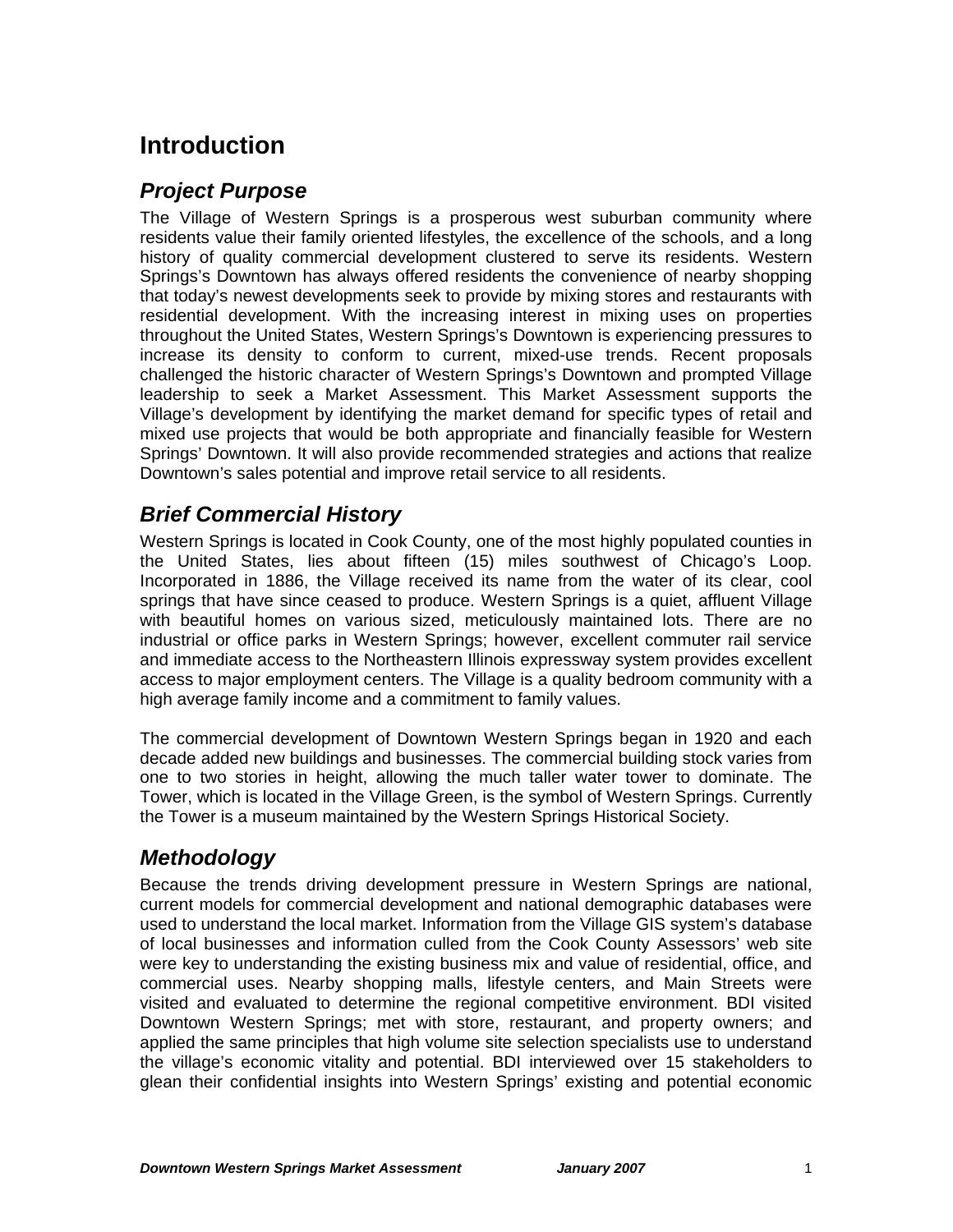development environment. These contextual impressions were modified by the input from residents who completed a brief questionnaire. (Appendix 1)

Although this study makes recommendations and reports conclusions, it cannot present every option. Rather it filters the current situation through the experience of the consultants to provide economic analysis that supports decision-making. It should stimulate thinking and lead to policies rather than dictate direction. It reports the facts and opinions of those who participated in the process and recommends near term strategies and actions that support the market's long-term health.

#### *Core Retail Development Concepts*

Tenants and developers rely on core concepts when determining whether to choose a specific retail location. These market conditions, physical factors, and co-tenancies support sales sufficient to sustain a business in the long-term.

- 1. *Retail Follows other Markets.* There must be a large enough and close enough residential population before the market will support construction of store and restaurant space. Although office workers are another important market that can upgrade a marginally successful retail district into a very successful one, local residents are the backbone of each community's commercial areas. The significance of office space is its connection to a strong food and beverage offering. A significant concentration of offices adds a lunch seating and "cocktail hour" that can increase restaurant business by up to 1/3. Although the resident's are reasons for the stores, office workers bring increased vitality and growth through reinvestment of profits.
- 2. *Development is Tenant Driven.* There must be enough similar tenants to allow consumers to comparison shop. In the abstract, it makes sense that the ideal retail development is a broad mix of businesses satisfying the all needs of local residents. However, that concept defies the very term "shopping" because there never could be sufficient space to meet the volume and variety of business to meet the desires of all residents. Today's auto oriented retailing assumes that customers will travel for selection. Consequently, while today all successful shopping districts offer convenience shopping, for example a drug store, different shopping districts have evolved to satisfy varying niches for other items. Strong retailers like to cluster near competitors because they know that such an area gets a reputation as "the place to go to shop for…."
- 3. **Visibility is critical**. Stores must be visible to a large enough pedestrian and/or "driver" population. Although repeat customers are the lifeblood of any business, there also must be a steady flow of new customers. Those customers are much easier to attract when a large population sees the business every day. Studies by national restaurateurs and retailers indicate that about 20,000 vehicles and/or pedestrians per day pass the most vital retail businesses.
- 4. **Visual and physical access must be easy**. Signalized intersections allow traffic to easily enter and exit parking lots. They also stop pedestrians and automobiles, causing people to see signs and advertising. For those reasons, signalized intersections are the key location for high traffic retail centers.
- 5. **Anchors hold the position.** The concept of modern shopping centers attracts consumers to a high volume business, the anchor, and the consumers then notice and purchase the offering of adjacent smaller stores. Today that pattern has been modified by the concept of Lifestyle Centers where a cluster of well-known smaller stores combines to fulfill the anchor function. When centers are anchorless, often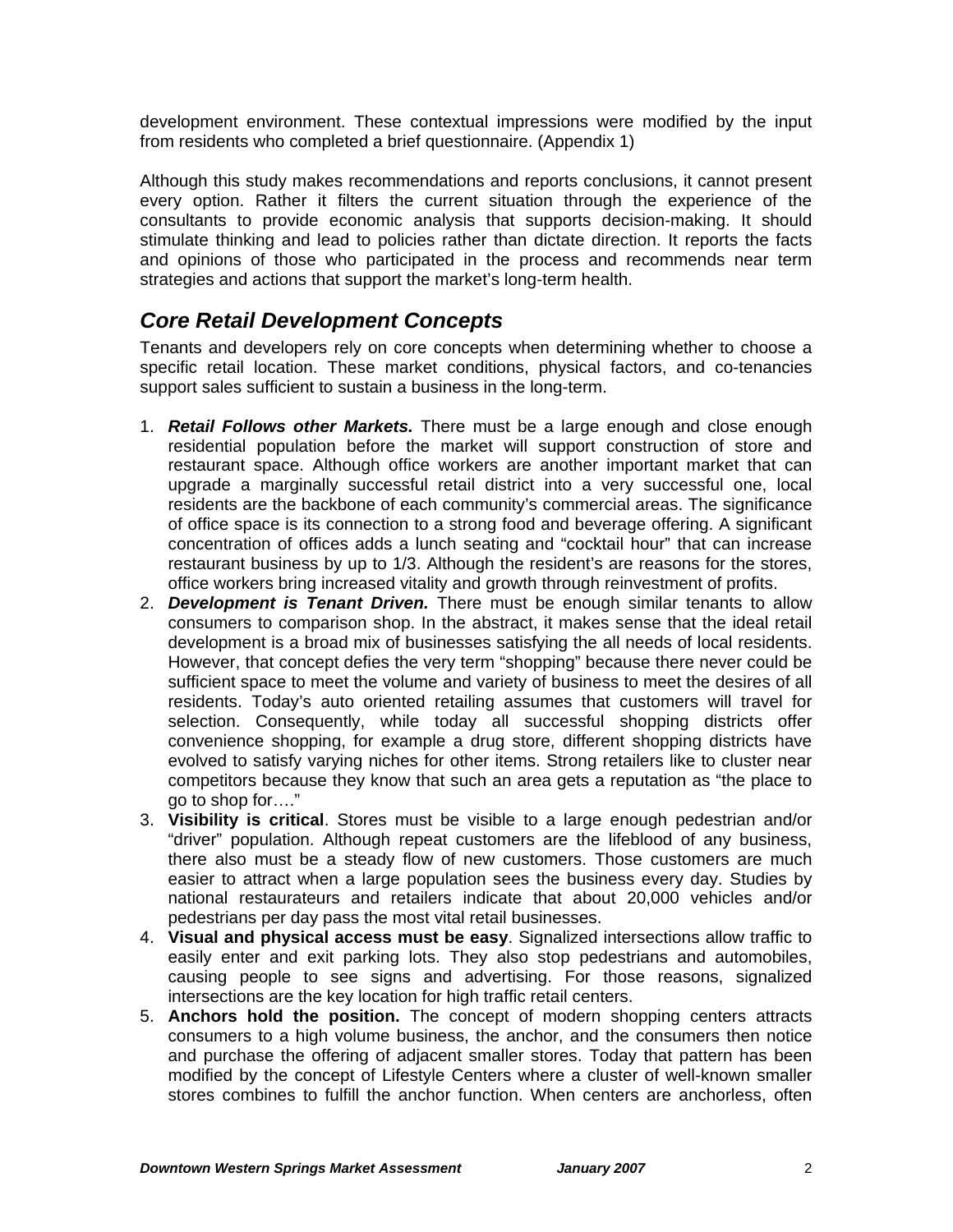due to the closing of a business, the property is less stable because tenants are constantly seeking anchored locations where they can achieve higher sales from the customers of adjacent anchors.

6. **Operating results trump development costs.** With rents, the ongoing measurement of a location's development cost, typically targeted to be at most 10% of sales, it is apparent that other operating costs have more impact on a store or restaurant's success. As the table below reveals, the operation of a retail business is extremely sensitive to sales variation.

| <b>Sales</b><br>Merchandise Cost<br>Gross Margin | 20%<br><b>Sales</b><br>Decline<br>\$400,000<br>\$200,000<br>\$200,000 | Expected<br>Sales<br>\$500,000<br>\$250,000<br>\$250,000 | 20% Sales<br>Increase<br>\$600,000<br>\$300,000<br>\$300,000 | Location<br>Change<br>\$600,000<br>\$300,000<br>\$300,000 |
|--------------------------------------------------|-----------------------------------------------------------------------|----------------------------------------------------------|--------------------------------------------------------------|-----------------------------------------------------------|
| Rent                                             | \$50,000                                                              | \$50,000                                                 | \$50,000                                                     | \$75,000                                                  |
| <b>Salaries</b>                                  | \$100,000                                                             | \$100,000                                                | \$100,000                                                    | \$100,000                                                 |
| <b>Supplies</b>                                  | \$20,000                                                              | \$25,000                                                 | \$30,000                                                     | \$30,000                                                  |
| Reserve for repair                               | \$12,500                                                              | \$12,500                                                 | \$12,500                                                     | \$12,500                                                  |
| Advertising                                      | \$25,000                                                              | \$25,000                                                 | \$25,000                                                     | \$25,000                                                  |
| <b>ROI, Taxes &amp; Profit</b>                   | $-$7,500$                                                             | \$37,500                                                 | \$82,500                                                     | \$57,500                                                  |

#### **Table 1**

A 20% decline in business, an impact that can occur from the closing of an anchor or a bad buying decision, results in a loss. A 20% sales increase, often the result of better co-tenants joining a center or smart buying, causes the return to more than double. The location change column shows that, if that sales increase results from relocating the business to a better district with 50% higher rent, there is a significant improvement in profitability. This analysis reveals the rationale for "moving boxes" when new development occurs. It also illustrates why it is so important for retail development to occur at superior locations.

7. **A few retailers provide the majority of sales taxes.** Successful auto dealerships, warehouse clubs, large format grocery stores, mass merchandisers, and home centers can each produce over \$50 million in sales and \$500,000 in sales taxes. Consequently, these single businesses often have more impact on sales tax revenue than multi-tenant convenience centers, fashion centers, or suburban downtowns where sales are \$10 million to \$20 million for the whole center.

Although Downtowns like Western Springs' often do not meet these modern site selection standards, Villages with successful downtown stores and restaurants must compensate for variations from these standards by undertaking marketing strategies to create environments that compete successfully with centrally managed centers that do meet the standards. This market assessment and strategy will examine Western Springs' match to these standards and public policies designed to create an optimal business environment.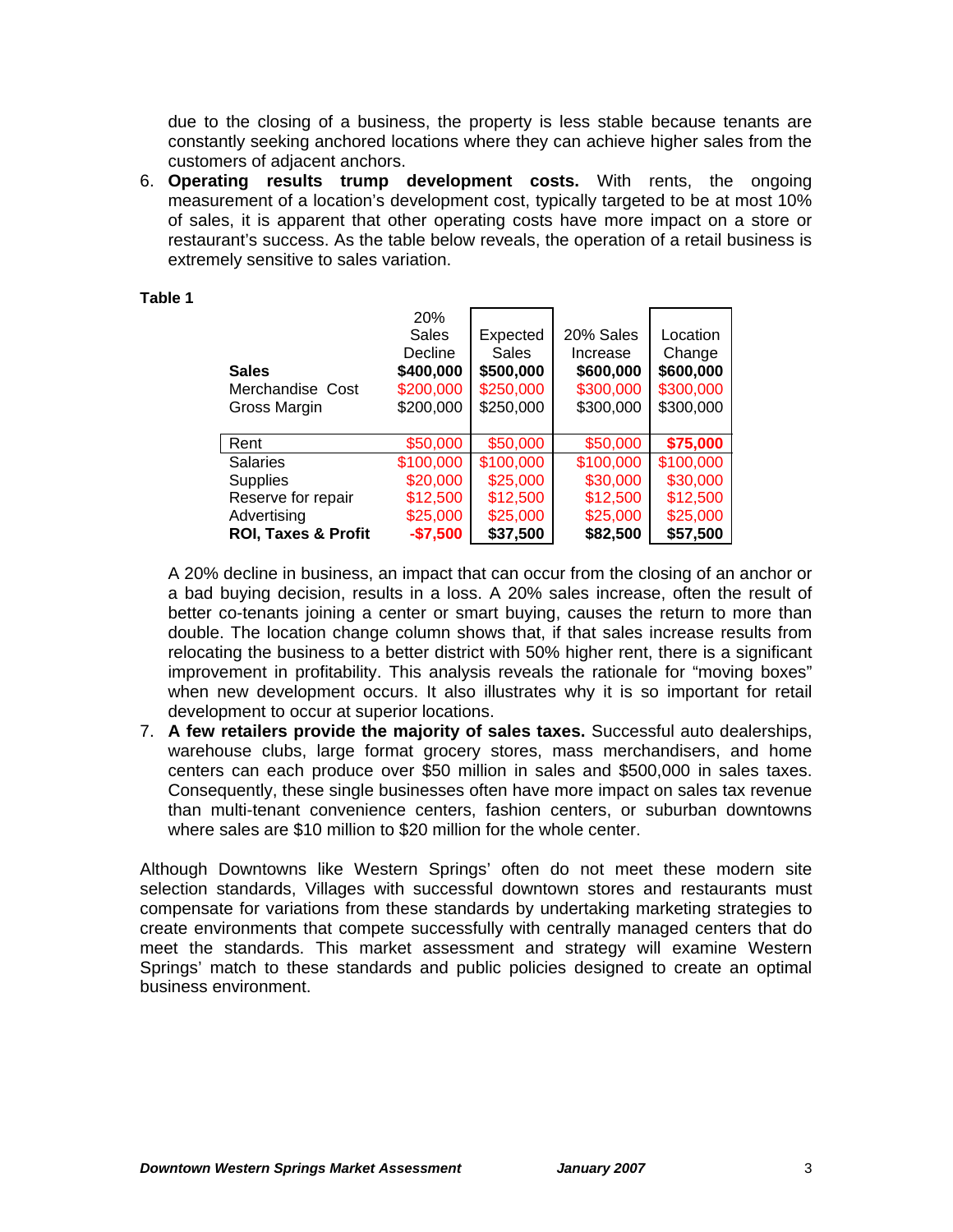## *Existing Conditions*

This map illustrates the Downtown Western Springs Zoning District.



There are approximately 80 businesses concentrated between Wolf Road and Woodland Avenue facing the Metra Tracks from the south and between Howard Avenue and Central Avenue facing the tracks from the north. The only cross street with commercial activity is Lawn Avenue where the Post Office and two other commercial buildings extend the downtown. A business list supplied by the Village reveals this unit mix of uses:



#### **Unit Business Mix**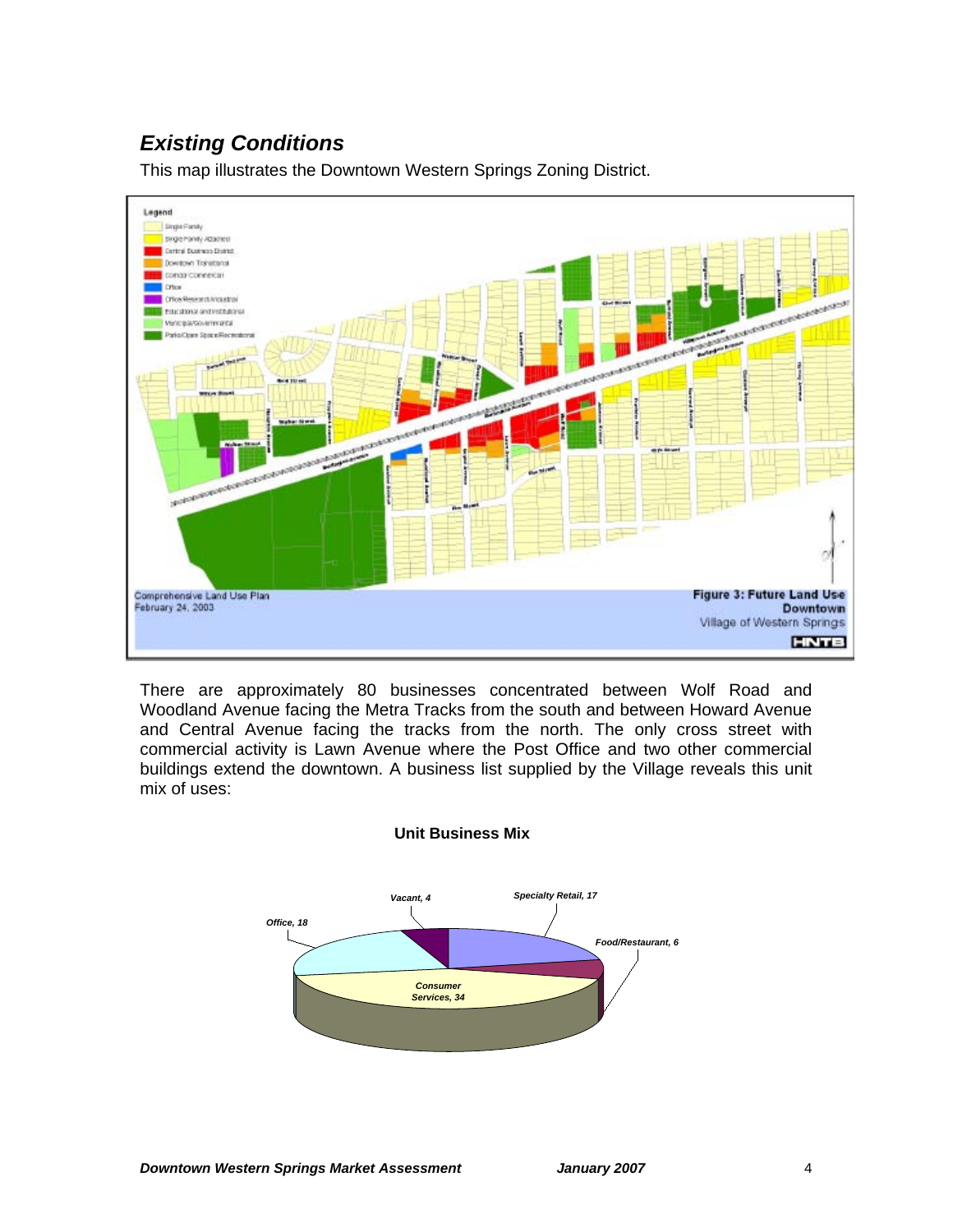With only 23 businesses in the sales tax producing categories, Specialty Retail and Food/Restaurants, they represent less than 30% of the 79 Downtown Western Springs businesses. The largest category, Consumer Services, consists of financial, medical and personal care businesses that draw customers to the downtown but do not generate sales taxes. Additionally, the uses that most frequently bring customers to Downtown Western Springs are non-commercial activities like commuting and visiting Village Hall. These conditions suggest the need to increase the number of retail businesses on the ground floor of Downtown Western Springs' buildings.

The two primary access points to Downtown Western Springs are Wolf Road and the Metra Rail service. This access adequately supports the possibility of a strong anchor or cluster. As this map illustrates, over 15,000 cars pass downtown Western Springs in an average day. Another 20,000 see the offering from their Metra train and 1,065 are Metra passengers who begin and end their daily commute in Western Springs. Studies by Metra have shown that while only 5% to 10% of the sales in station area businesses are directly attributable to passengers using that station, commuters on the train passing through the station area learn about area businesses and therefore are more likely to frequent those businesses. This awareness is particularly important to the niche specialty retailers and full service



restaurants most desired by Western Springs' residents.

#### *Market Characteristics*

To understand Downtown Western Springs' potential as a commercial cluster, it is important to know the characteristics of the residents within logical markets. The table below looks at three populations varying distances from the intersection of Wolf and the Metra Tracks.

|                                                                   | Western<br>Springs | 0.5 Miles    | 5 Minutes<br>Drive-Time |  |  |  |
|-------------------------------------------------------------------|--------------------|--------------|-------------------------|--|--|--|
| Population                                                        | 12,182             | 3,699        | 44,473                  |  |  |  |
| <b>Population Density</b>                                         | 4,639              | 4,710        | 3,847                   |  |  |  |
| <b>Total Population Median Age</b>                                | 40.7               | 38.8         | 40.5                    |  |  |  |
| Household Average Income                                          | \$130,286          | \$129,063    | \$137,506               |  |  |  |
| <b>Total Employees</b>                                            | 2,426              | 1,244        | 23,657                  |  |  |  |
| <b>Total Retail Expenditure</b>                                   | \$157,230,273      | \$46,516,969 | \$610,488,723           |  |  |  |
| <b>Full Service Restaurants</b>                                   | \$8,617,500        | \$2,541,914  | \$30,620,003            |  |  |  |
| <b>Limited Service Restaurants</b>                                | \$8,575,763        | \$2,529,532  | \$30,472,482            |  |  |  |
| Demographic data © 2005 by Experian/Applied Geographic Solutions. |                    |              |                         |  |  |  |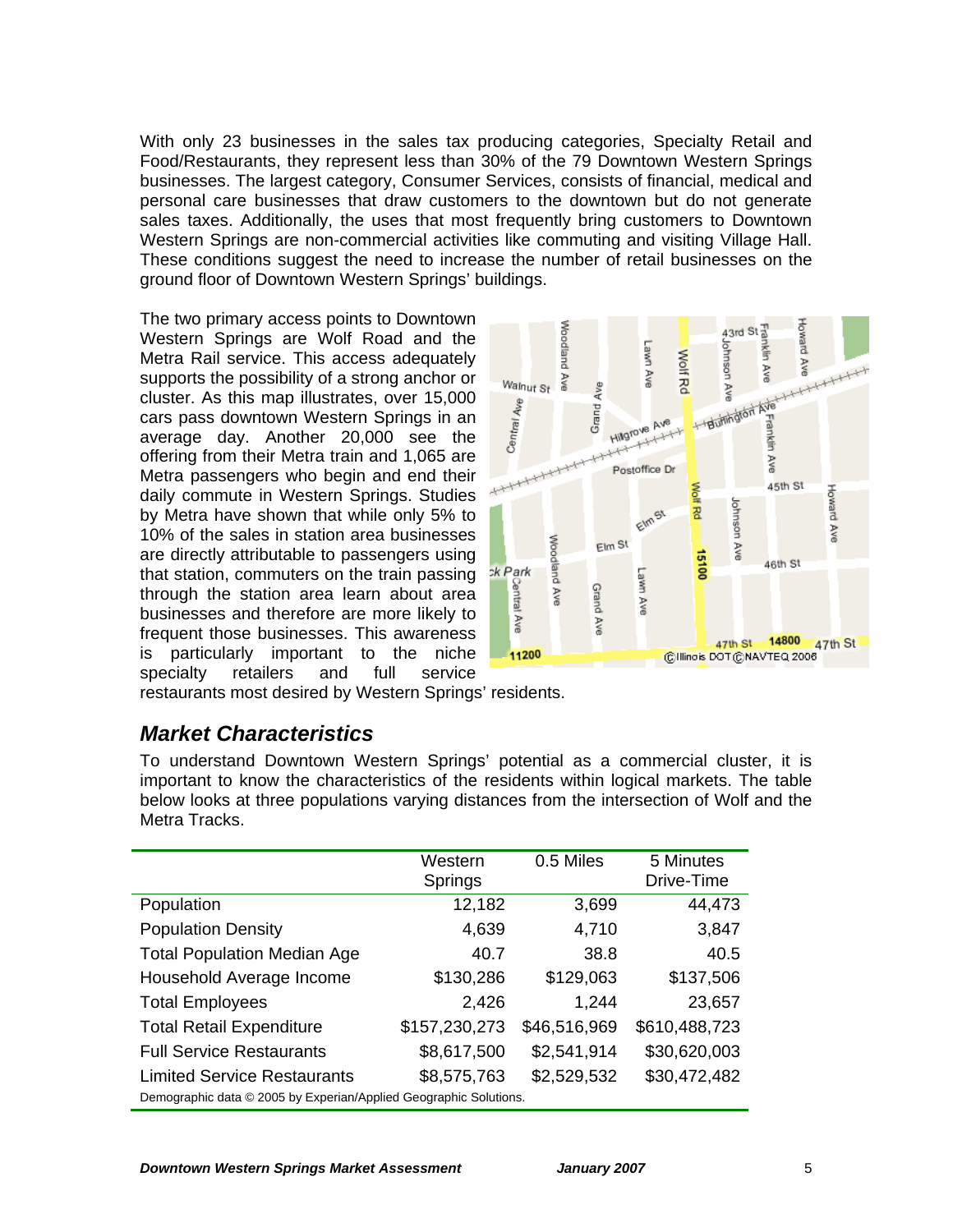0.5 miles identifies the residents who can easily walk into Downtown Western Springs. Those living within 5 minutes can easily drive into downtown. The community as a whole should feel an affiliation and ownership of "their" downtown and visit for municipal services, the library, and community building events. For marketing purposes, the area encompassed within a five-minute drive of Downtown Western Springs that is slightly larger than the city limits and includes all of the half-mile pedestrian market, is the primary market that should generate 80% of Downtown Western Springs businesses' sales.

This map illustrates the 5-minute drive time:



Note that both Hinsdale and La Grange are within this market area. Those communities have vital downtowns and residents accustomed to frequenting the unique businesses typical of affluent communities' commercial districts. Although this geography provides competition, it also offers exactly the customers likely to frequent businesses in Western Springs.

As the table above reports, this market spends over \$600 million in stores and restaurants of all types. If Downtown Western Springs could attract 5% of that spending, it would achieve sales of \$30 million. That spending level would support 40 to 60 stores

and restaurants depending on whether the new mix includes a high volume anchor such as a drug store or a cluster anchor of restaurants.

#### *Target Businesses*

Western Springs' 2004 Community Survey revealed strong support for the Downtown with 62% of residents shopping Downtown at least weekly and another 26% shopping there at least monthly. The public meetings associated with this project sought information about how residents use downtown Western Springs. To obtain information from everyone who attended the community listening session, participants completed a survey, appendix 1 to this report. Following that meeting, surveys were available to customers in downtown stores and other interested residents. As revealed by this table tracking business types that more than 50% of respondents reported would increase their spending, there was strong interest in food-oriented businesses.

|                                                | <b>Meeting Participants</b> |                              |                |                           | <b>Customers</b>             |                |
|------------------------------------------------|-----------------------------|------------------------------|----------------|---------------------------|------------------------------|----------------|
|                                                | would buy a<br>lot more     | I would buy<br>a little more | No change      | I would buy<br>a lot more | l would buy a<br>little more | No change      |
| <b>Casual Dining Restaurants</b>               | 54.5%                       | 30.9%                        | 14.5%          | 43.4%                     | 36.1%                        | 19.3%          |
| <b>Ethnic Restaurants</b>                      | 40.7%                       | 27.8%                        | 31.5%          | 34.6%                     | 30.9%                        | 33.3%          |
| <b>Grocery Stores</b>                          | 40.0%                       | 41.8%                        | 18.2%          | 51.2%                     | 23.2%                        | 24.4%          |
| <b>Microbrew Pubs</b><br><b>Apparel Stores</b> | 32.0%<br>30.2%              | 32.0%<br>39.6%               | 36.0%<br>30.2% | 34.7%<br>32.0%            | 23.6%<br>40.0%               | 40.3%<br>28.0% |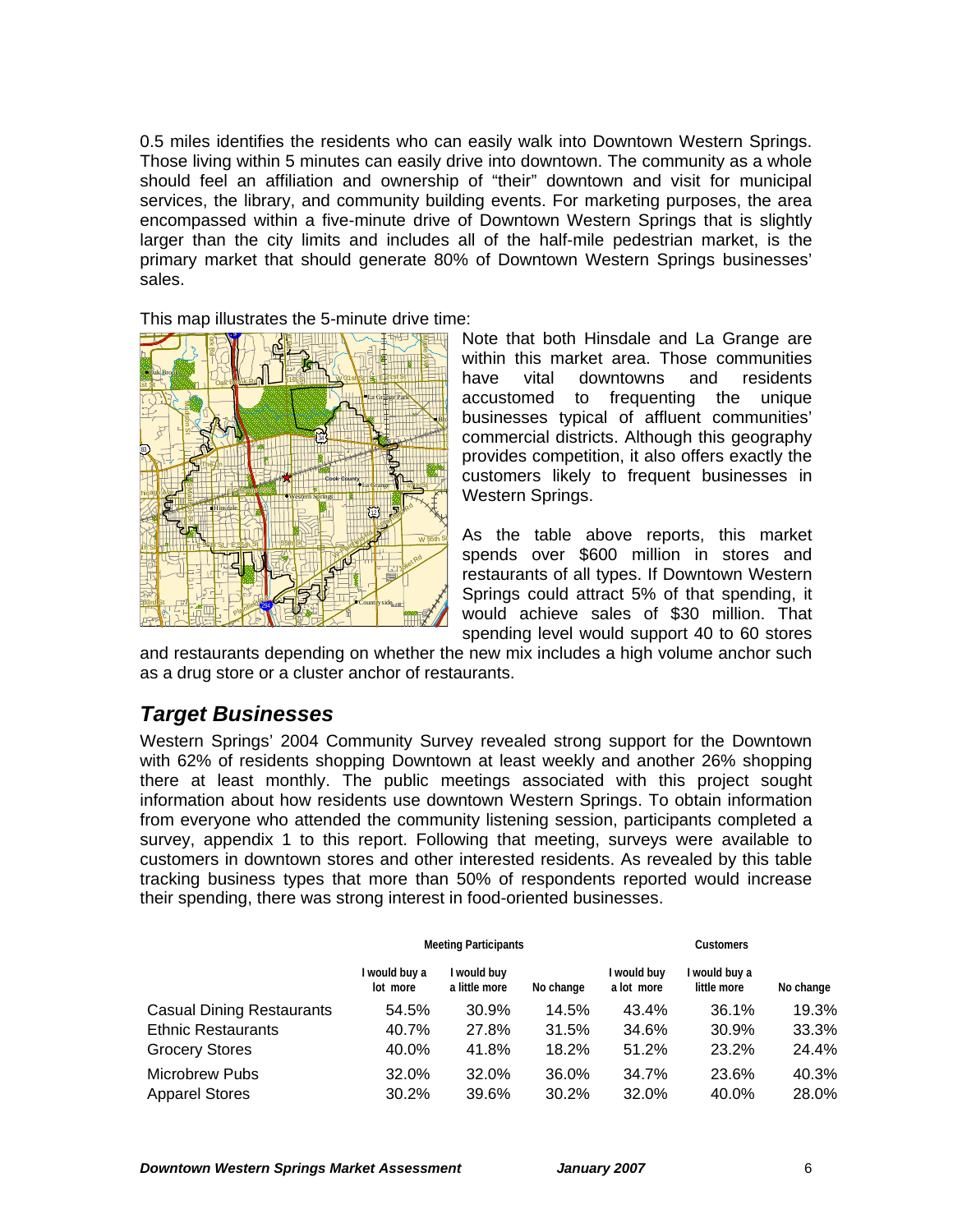| <b>Gift Stores</b>             | 25.5% | 25.5% | 49.0% | 17.3%        | 37.0% | 45.7% |
|--------------------------------|-------|-------|-------|--------------|-------|-------|
| Drug Stores                    | 25.5% | 37.3% | 37.3% | 31.6%        | 24.1% | 44.3% |
| <b>Greeting Card Stores</b>    | 23.5% | 37.3% | 39.2% | <b>21.0%</b> | 37.0% | 42.0% |
| <b>Fine Dining Restaurants</b> | 21.2% | 42.3% | 36.5% | 28.9%        | 33.7% | 37.3% |

The available sales and the local competitive environment will determine whether these businesses can be attracted to Downtown Western Springs. This table projects the sales potential by the requested categories of the 5-minute drive time and of Western Springs' residents. It also calculates the number of sustainable stores supported by using typical sales per store for a successful suburban store of each type.

|                                            |               | <b>Current Sales Potential</b> | <b>Stores Supported</b> |         |
|--------------------------------------------|---------------|--------------------------------|-------------------------|---------|
|                                            |               | Western                        | 5-Minutes               | Western |
|                                            | 5 Minutes:    | Springs                        | Drive-Time              | Springs |
| <b>Aggregate Dollars 2005</b>              |               |                                |                         |         |
| Pubs, Limited & Full Serve Restaurants     | \$63,672,223  | \$17,918,966                   | 42                      | 12      |
| <b>Apparel Stores</b>                      | \$21,339,425  | \$5,999,740                    | 43                      | 12      |
| <b>Gift and Souvenir Stores</b>            | \$1,276,172   | \$359,925                      | 3                       |         |
| <b>Grocery Stores</b>                      | \$88,814,552  | \$24,763,588                   | 3                       | 0.7     |
| <b>Pharmacy and Drug Stores</b>            | \$12,699,368  | \$3,559,259                    | 2                       | 0.6     |
|                                            |               |                                |                         |         |
| <b>Total Aggregate Annual Retail Sales</b> | \$611,948,010 | \$171,806,018                  |                         |         |

This data suggests that the casual dining and apparel desired by survey respondents are reasonable recruitment candidates. There is an existing cluster of restaurants with full service at two, Vie and McGann's and counter service at the other four, Snackers, Oberweis, Starbucks, and Spaghetti Bowl. Experienced restaurateurs often look to be in clusters of four to six different format restaurants. By adding three full service restaurants this standard suggests both better service to residents and better results for existing businesses. The apparel businesses are increasingly locating in affluent suburban downtowns. These very specialized retailers often are focus on a lifestyle like teenage girls, skaters, or formal wear purchasers. Once the "specialists" are established, mainstream businesses follow. It is important to realize that everyday apparel is a shopping good that is only successful when customers can compare their options across stores.

#### *Commercial Investment Environment*

Investors seeking to participate in the suburban downtown commercial market generally face tight sites that limit ground floor retail formats up to 15,000 square feet and upper story office totally 30,000 square feet or less. This subset of the total market capitalizes on the community amenities of downtowns and their proximity to residential development. In the case of affluent suburbs like Western Springs, the proximity to executive housing enhances the office market appeal. Although close to the Hinsdale and Oakbrook East/West Tollway Market, as land east of Interstate 294 and subject to Cook County property tax, Western Springs is included in the West Cook suburban Chicago submarket.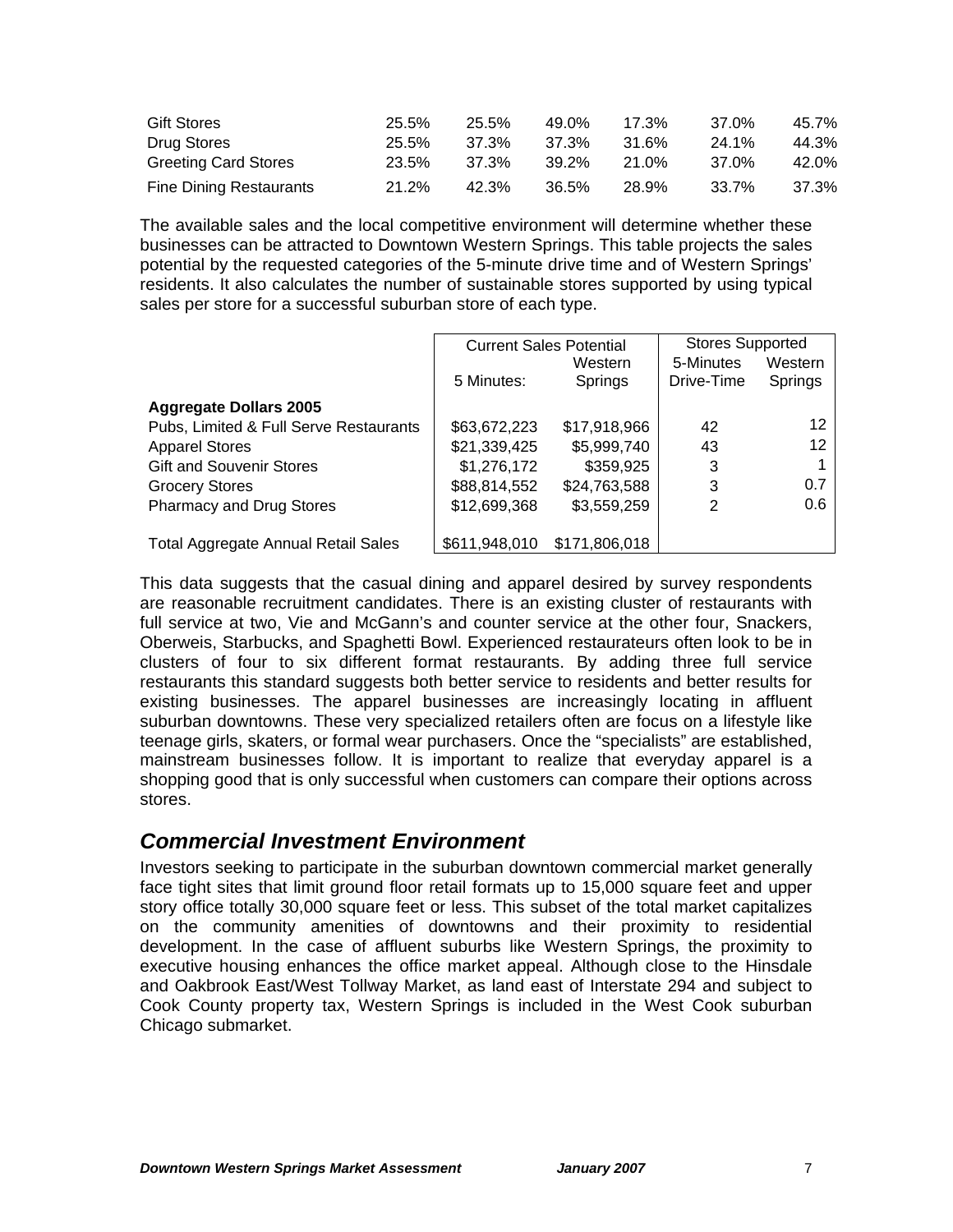This map illustrates the area covered by each Chicago suburban sub-market.



Office space in those markets, like all markets nationally, is tracked by class:

**Class A**: Large, newer properties in prime business districts. These buildings usually have at least five floors and are constructed of steel and concrete. They offer high quality finishes, special technology features, business amenities, and good access. **Class B**: These properties are typically smaller, older and of wooden framed construction. They have usually been renovated and are in good locations. If the buildings are newer then they are typically smaller and not in a prime location.

**Class C:** Class C properties are older and have not been renovated. Their condition is typically fair but not considered good.

Although Downtown Western Springs has buildings that could be renovated and then be classified as "B," as currently managed the office space is all "Class C."

CBRE, a world-wide commercial real estate brokerage firm known for its solid market research provided this information on the 2<sup>nd</sup> quarter 2006 conditions in Chicago's East/West Tollway and West Cook Markets.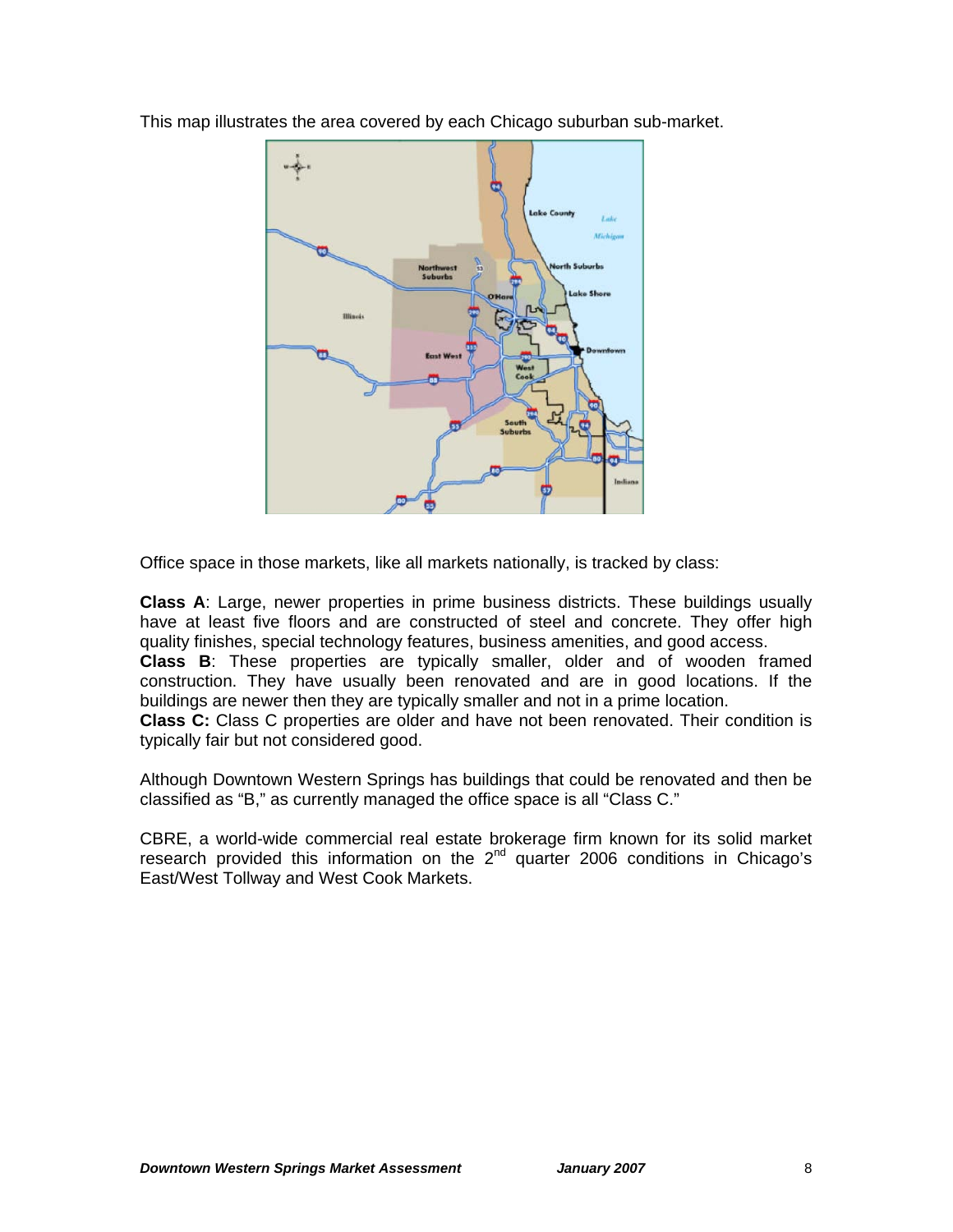| <b>Market</b>      | Rentable<br>Area<br>SF | <b>Direct</b><br>Vacant<br><b>SF</b> | <b>Direct</b><br>Vacancy<br>Rate % | Sublease<br>Vacant<br><b>SF</b> | <b>Overall</b><br>Vacancy<br>Rate % | <b>Net</b><br><b>Absorption</b><br><b>SF</b> | <b>Under</b><br><b>Construction</b><br>SF | <b>Asking</b><br><b>Lease Rates</b><br>Net/SF |
|--------------------|------------------------|--------------------------------------|------------------------------------|---------------------------------|-------------------------------------|----------------------------------------------|-------------------------------------------|-----------------------------------------------|
| East/West Tollway  | 35,261,492             | 5,721,783                            | 16.2%                              | 1,426,328                       | 20.3%                               | 719,719                                      | 114,857                                   |                                               |
| Class A            | 11,580,422             | 1,715,496                            | 14.8%                              | 382,864                         | 18.1%                               | 605,292                                      | 114,857                                   | \$16-18                                       |
| Class B            | 17,138,090             | 2,898,332                            | 16.9%                              | 609,647                         | 20.5%                               | 162,385                                      |                                           | \$9-13.5                                      |
| Class C            | 6,542,980              | 1,107,955                            | 16.9%                              | 433,817                         | 23.6%                               | (47,958)                                     | ۰                                         | \$6.5-8.5                                     |
| West Cook          | 1,098,104              | 197,879                              | 18.0%                              | 0                               | 18.0%                               | 3,775                                        |                                           |                                               |
| Class A            | 0                      | 0                                    | $0.0\%$                            | 0                               | 0.0%                                | 0                                            |                                           |                                               |
| Class B            | 88,800                 | 0                                    | $0.0\%$                            | 0                               | 0.0%                                | 0                                            |                                           |                                               |
| Class C            | 1,009,304              | 197,879                              | 19.6%                              | 0                               | 19.6%                               | 3,775                                        |                                           | \$8-12                                        |
| OVERALL            | 98,837,997             | 16,176,031                           | 16.4%                              | 3,134,608                       | 19.5%                               | 870,919                                      | 431,013                                   |                                               |
| Class A            | 40,108,414             | 5,817,939                            | 14.5%                              | 1,493,180                       | 18.2%                               | 658,125                                      | 431,013                                   |                                               |
| Class B            | 39,403,871             | 7,209,606                            | 18.3%                              | 1,089,891                       | 21.1%                               | 262,163                                      |                                           |                                               |
| Class <sub>C</sub> | 19,325,712             | 3,148,486                            | 16.3%                              | 551,537                         | 19.1%                               | (49, 369)                                    |                                           |                                               |

Although over one-third of the suburban "Class A" space is in the nearby East/West Tollway market, there is no "Class A" and very limited "Class B" space anywhere in the West Cook market. One explanation for this condition is the Cook County commercial property tax burden that is approximately double the levy in most DuPage County communities. Investors in communities like Western Springs build office space when proximity overcomes this tax disadvantage because the leasing decision maker's home nearby and there is great access to regional transportation including Metra.

Using an estimate of 250 square feet per employee, each 30,000 square foot office development would add approximately 120 employees to Downtown Western Springs' daytime population. Their spending would add to lunchtime convenience shopping and restaurant spending. Those incremental sales are very important to improving the profitability of stores and restaurants.

The general retail investment environment is relatively strong in the near west Chicago suburbs. CBRE reports these conditions in the  $2<sup>nd</sup>$  quarter of 2006.

|                      | <b>GROSS BUILDING</b> | <b>VACANCY</b> | <b>UNDER</b><br><b>CONSTRUCTION</b> | AVG. GROSS ASKING LEASE<br>RANGE (\$/PSF/YR)* |             |
|----------------------|-----------------------|----------------|-------------------------------------|-----------------------------------------------|-------------|
| <b>SUBMARKET</b>     | <b>SF</b>             | <b>RATE</b>    | (SF)                                | LOW                                           | <b>HIGH</b> |
| Far West Suburbs (5) | 19,825,307            | 7.9%           | 890,000                             | \$17.06                                       | \$20.20     |
| West Suburbs (6)     | 7,536,056             | 3.5%           | 314,703                             | \$21.05                                       | \$23.84     |
| <b>TOTAL</b>         | 113, 177, 493         | 7.5%           | 8,051,072                           | \$18.76                                       | \$22.41     |

The very low, 3.5% vacancy rate in Western Spring's market area supports an opportunity to attract retailers to modern well-managed study area space.

Although there have been few, recent sales of Downtown Western Springs land, the table below uses other upscale suburban communities with Metra stations to provide a sample of potential property prices in Downtown Western Springs.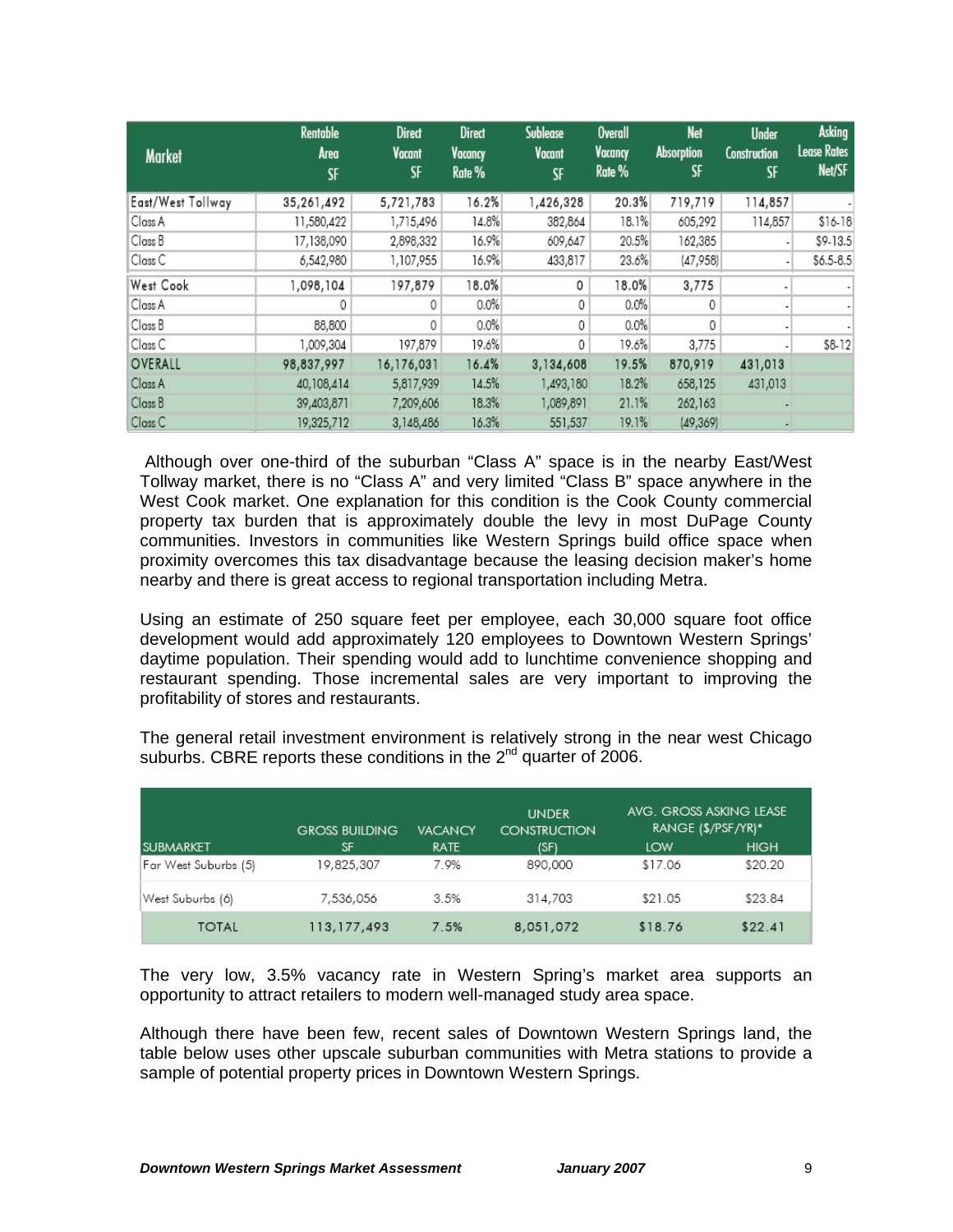| <b>Sale Location</b>                                                | Size             | Price                    | Price/SQFT         | <b>Comments</b>                                                          |
|---------------------------------------------------------------------|------------------|--------------------------|--------------------|--------------------------------------------------------------------------|
| <b>Listed</b>                                                       |                  |                          |                    |                                                                          |
| Clarendon Hills                                                     | 60,000           | \$6,500,000              | \$108.33           | 407 Ogden, motel in TIF                                                  |
| Palatine                                                            | 5,625            | \$1,200,000              | \$76.80            | Gas Station, operating                                                   |
| Palatine                                                            | 88,733           | \$2,000,000              | \$22.54            | PD zoning                                                                |
| <b>Closed</b><br><b>Arlington Heights</b><br><b>Western Springs</b> | 17,000<br>39.968 | \$987,500<br>\$2,000,000 | \$58.09<br>\$50.04 | Downtown across from Train<br>Former Grocery, Downtown across from Train |
| <b>Pending</b><br>Elmhurst                                          | 44,867           | \$1,575,000              | \$35.10            | Industrial                                                               |

This information suggests that a rough estimate of the cost of each square foot of redevelopable Downtown Western Springs land is \$45 to \$50.

The table below estimates the costs associated with developing a Downtown Western Springs commercial building. If a 15% return on invested cash is necessary to achieve

| <b>Market Assumptions</b>        |          |  |  |  |
|----------------------------------|----------|--|--|--|
|                                  | \$/SQFT  |  |  |  |
| Construction                     | \$120    |  |  |  |
| <b>Soft Costs</b>                | \$20     |  |  |  |
| <b>Surface Parking Space</b>     | \$6,000  |  |  |  |
| <b>Underground Parking Space</b> | \$20,000 |  |  |  |
| Spaces/1000                      |          |  |  |  |

returns sufficient to compensate for the risk inherent in commercial real estate investment and surface parking is possible, a building with an 8,750 footprint and two upper stories of offices would need to produce average net rents of \$19.25 per square foot to justify a \$46 per square foot land price. The building footprint would cover 20% of the site with the balance used for surface parking. If the more

desirable underground parking were required for the upper floor office, the building footprint could be 11,000 square feet but the required net rent per square foot would rise to \$21 to cover the much more expensive parking. (Appendix 2 contains the underlying calculations for this analysis.) Note that the CBRE information cited above reports "Class B" East/West Tollway office renting at \$9 to \$13 net per square foot and retail space at \$21.05 to 23.84 *gross* per square foot. Converting the gross retail rent to a comparable net requires removing property tax, common area maintenance and insurance or subtracting about \$6. This chart summarizes the rent comparison between market and new development.

|          | <b>CBRE</b>      | New with | New with    |
|----------|------------------|----------|-------------|
|          | Existing         | Surface  | Underground |
| Net Rent | <b>Buildings</b> | Parking  | Parking     |
| Office   | \$13.00          | \$19.25  | \$21.00     |
| Retail   | \$17.84          | \$19.25  | \$21.00     |

This mismatch between the market rental rates and the rates associated with development in Downtown Western Springs does not mean that development will not occur; rather, it means that development will only occur under special circumstances. For example, a retailer or restaurateur who desires a signature façade and interior space designed for uniform display cannot retrofit existing space and consequently always builds new. Under those conditions, the costs other than land are the same everywhere and the land price must be met if this is the selected market. Rent is the business cost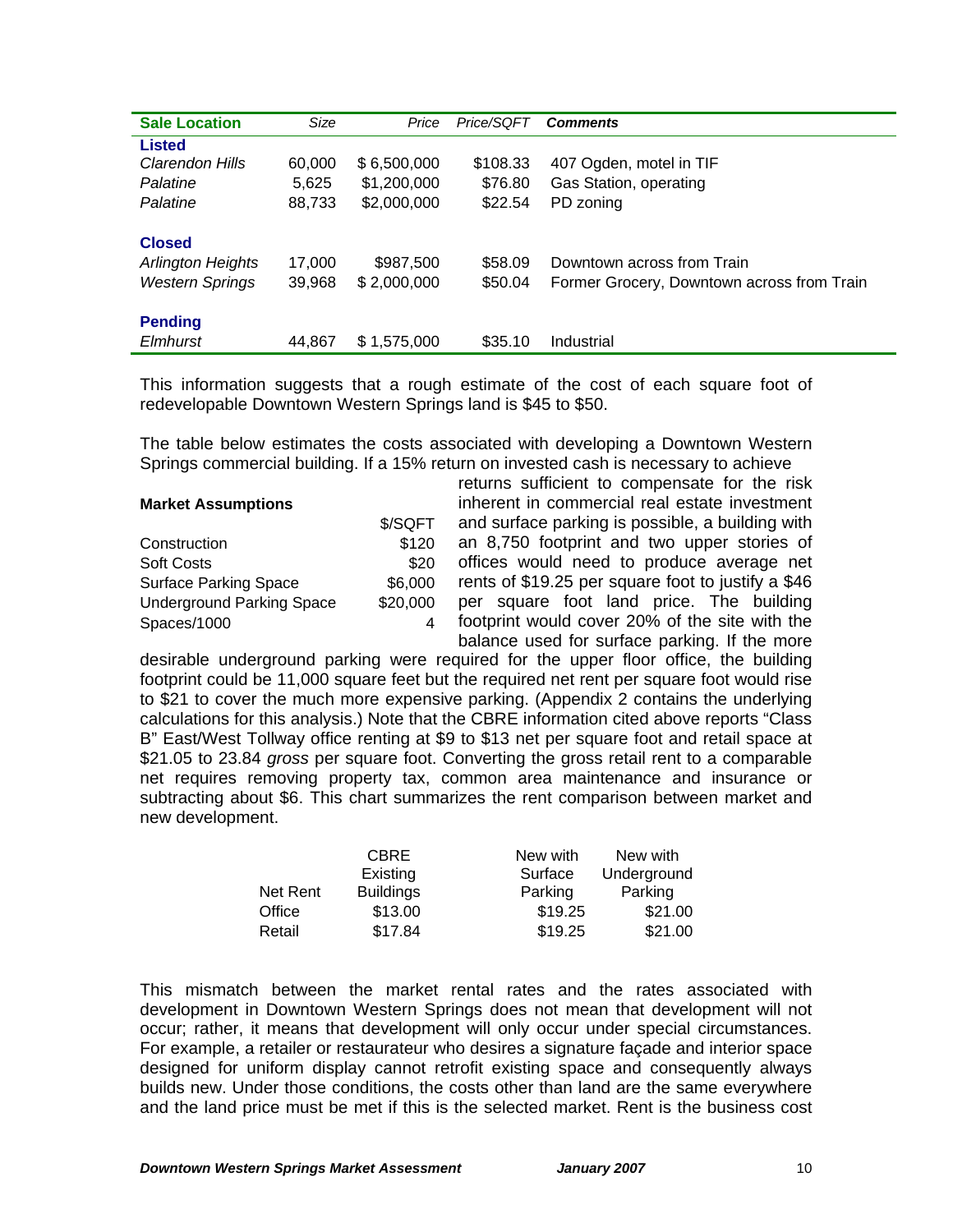determined by development costs and, as this table illustrates, operating issues, particularly sales volume, are more important to profitability than rent.

|                                | Poor      | Expected     | Superior  |
|--------------------------------|-----------|--------------|-----------|
|                                | Location  | <b>Sales</b> | Location  |
| <b>Sales</b>                   | \$400,000 | \$500,000    | \$600,000 |
| Merchandise Cost               | \$200,000 | \$250,000    | \$300,000 |
| Gross Margin                   | \$200,000 | \$250,000    | \$300,000 |
|                                |           |              |           |
| Rent                           | \$50,000  | \$50,000     | \$75,000  |
| <b>Salaries</b>                | \$100,000 | \$100,000    | \$100,000 |
| <b>Supplies</b>                | \$20,000  | \$25,000     | \$30,000  |
| Reserve for repair             | \$12,500  | \$12,500     | \$12,500  |
| Advertising                    | \$25,000  | \$25,000     | \$25,000  |
| <b>ROI, Taxes &amp; Profit</b> | $-$7,500$ | \$37,500     | \$57,500  |

For offices, a signature tenant's interest in a location that promises to improve employee retention or save the chief operating officer commuting time often leads to a willingness to pay above market rents.

#### *Residential Mixed-Use Investment Environment*

Beginning in the 1990's, communities began authorizing projects that combined residential and commercial uses that were separated when the concept of zoning was introduced. This change came from an understanding that without close association to residential development, urban commercial areas were eight--hour environments that could not support the stores and restaurants that commercial employees need as daily amenities. This trend solved two problems, first it found a use, residential, for attractive, vintage buildings that no longer met the needs of modern office users and second, it added a 24--hour population that could support a shopping and dining cluster that could be an amenity to both residents and the remaining employees. The concept is nothing new. This typology with shops at street level, and residential or office above, was created in cities throughout history. The rediscovery of this building type was critical point in the recent urban revitalization experienced in cities throughout the United States. Suburban Chicago communities, like Western Springs, developed before World War II, were always "mixed-use" places that provided pedestrian connections between homes and businesses. Offices that add a daytime vitality rather than residential are the absent element that limits the market for stores and restaurants in suburban communities developed before working Moms.

Mixed-use, new urban projects are "hot" in the development industry, yet they require far more skill to pull off successfully than does the typical suburban shopping center, office park, or residential complex. The first challenge is not overestimating the volume of retail supported by other uses on the site. Shops generally must draw from a wider area and consequently cars and regional access must be accommodated. Secondly, financing is much more challenging because mixed--use projects often include short-term, equity housing and long-term, leased retail space. This challenge is often met by combining apartments with leased retail space or selling retail space as condominiums in equity residential projects. For example, both the Glen Town Center and Highland Park's Renaissance Place have rental apartments over their upscale stores.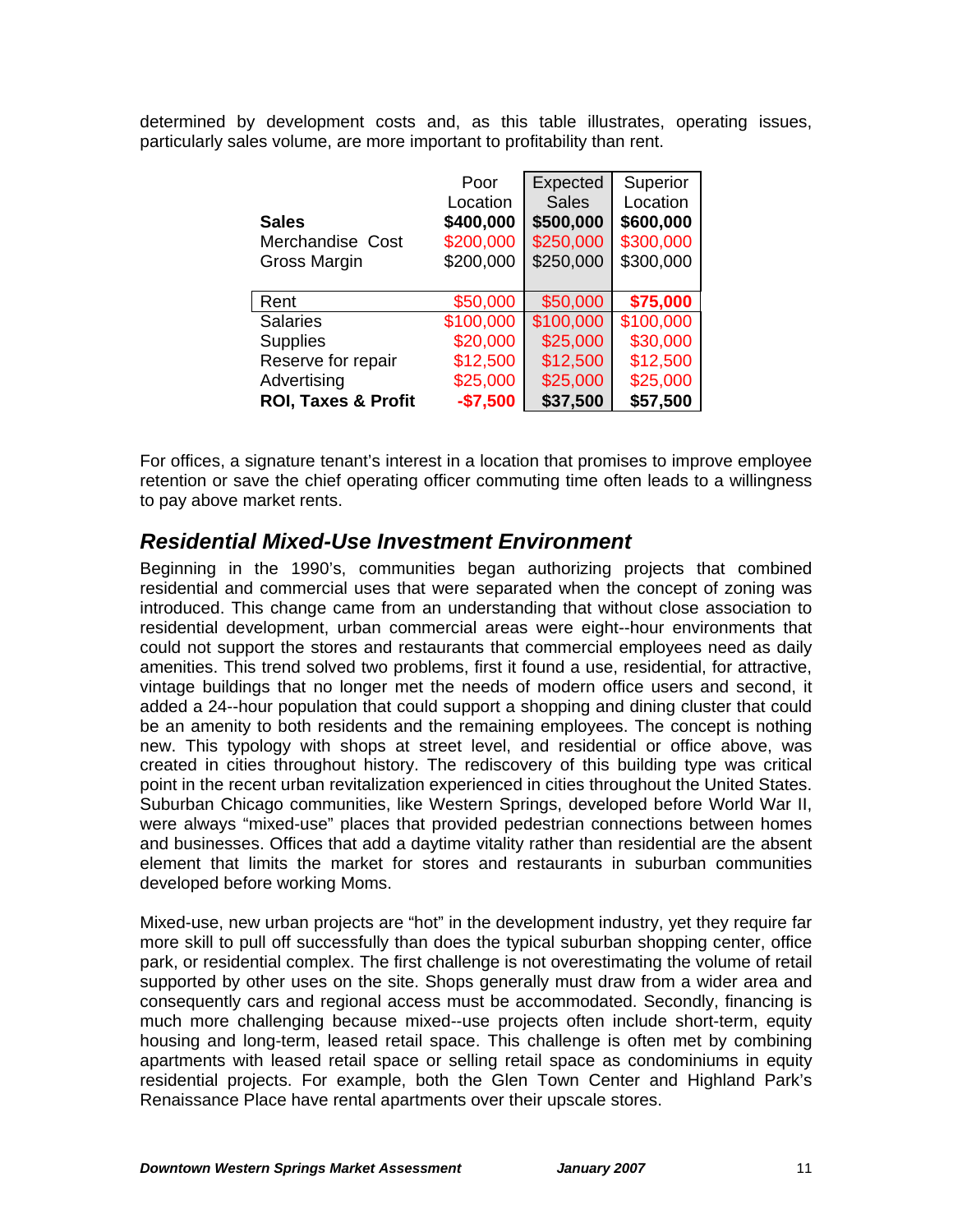The development of residential mixed-use projects is complicated further by the market demands associated with housing in upscale communities. Residents spending \$500,000 and more for condominiums want large units with attractive landscaping and secure, covered parking. An expensive unit over restaurants or other uses with a late a night focus is not salable. In a community like Western Springs, it is difficult to assemble sites larger than one acre, and consequently, it is difficult to achieve marketing, design, or construction economies of scale due to a small number of units. It is also difficult to offer landscaped outdoor space.

In a development where the first floor is retail with four surface parking spaces per 1,000 square feet and there are 2-stories of 2,000 square foot condominiums above the retail with 1.5 underground parking spaces per unit, the development has these economics:

|                             | 3-Story          |
|-----------------------------|------------------|
|                             | <b>Mixed Use</b> |
| <b>Stacked Flats</b>        | 14               |
| Stores & Restaurants        | 14.000           |
| Value                       | \$10,255,000     |
| Hard & Soft Costs           | \$9,294,035      |
| <b>Potential Land Value</b> | \$960,965        |

The building footprint, parking and landscaping would make this development occupy approximately one acre. Since recent sales of commercial land in suburban downtowns range from \$1.5 to \$2 million per acre, a developer of this project is unlikely to find land for the market driven \$961,000. Although many developers will continue to express interest in the desirable Western Springs residential market, their proposals are likely to be denser than this model.

#### *Overall Market Context Summary*

Western Springs competes in a Chicago suburban sub-region that values its unique Downtown businesses and has high standards for operations and appearance. Village leaders appropriately raised concerns about the loss of businesses and the fear that redevelopment could be out of scale. As this market assessment reveals, there is support for additional businesses downtown. The feared redevelopment is unlikely to be a speculative mixed-use project that meets current zoning standards unless property prices drop from recent sales values. If the market causes new development, it will be because that development satisfies special retail or office tenant needs; and consequently, tenants are willing to pay premium rents. If the Village desires redevelopment, the alternative is to offer more density than current zoning allows in exchange for a design that adds significantly to the Downtown business environment. As these market activities occur over time, the development strategy must focus on improving the existing properties to attract additional, high quality tenants.

## *Marketing Strategy*

The Western Springs Economic Development Commission used the Market Assessment presented by BDI to develop this goal: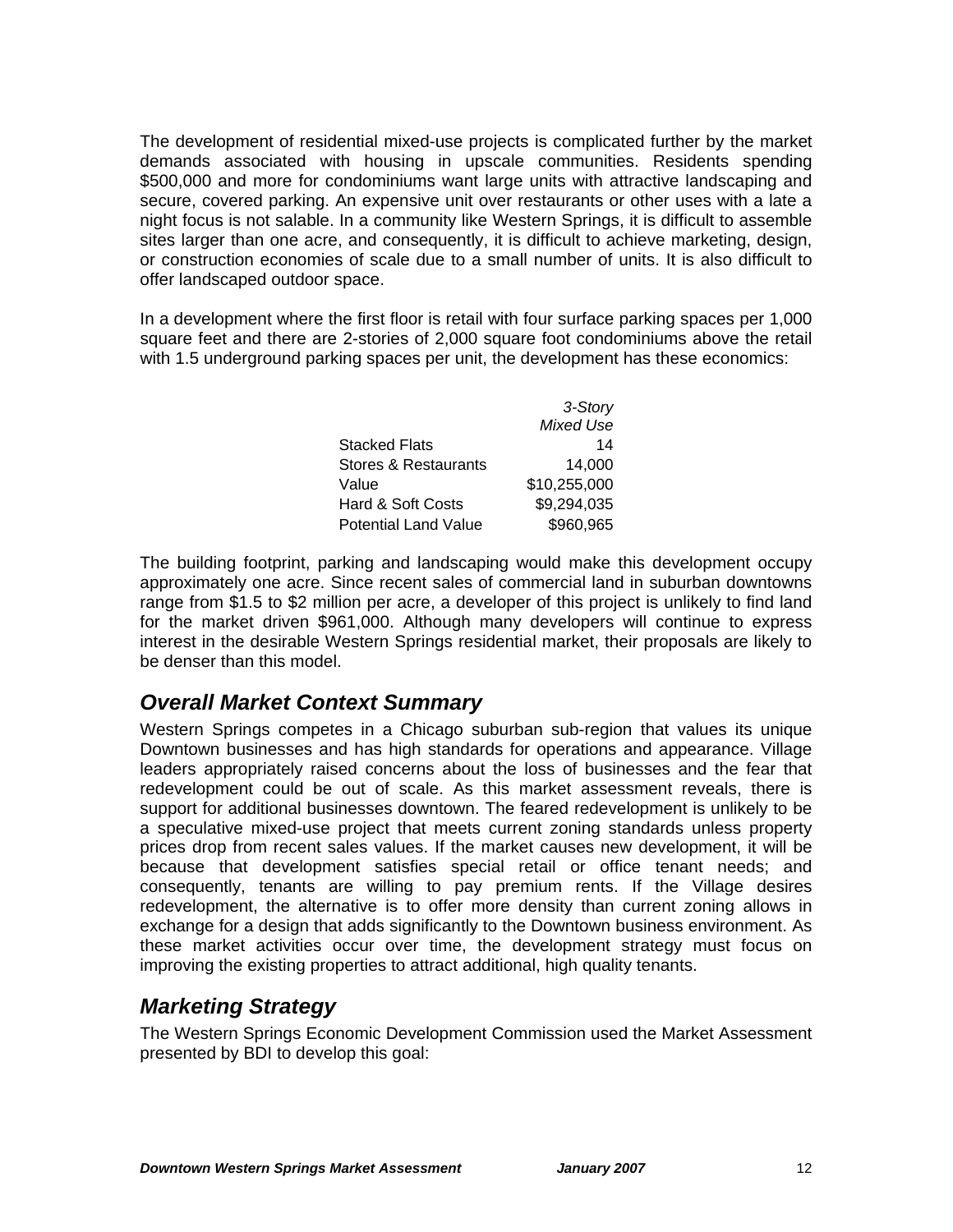Downtown should enhance the commercial vitality and promote the positive image of Western Springs by:

- Attracting, retaining, and promoting business investment opportunities
- Improving and maintaining the appearance of buildings, parking, and public areas
- Preserving convenient access to the Downtown Business District
- Maintaining sales tax revenue growth
- Maintaining consistent communication with residents, business and property owners, school districts, and government bodies

An examination of the specific strengths, weaknesses, opportunities, and threats facing Downtown Western Springs builds on the market assessment to create a solid basis for achieving this goal. These characteristics comprise the study area's current situation and will remain long-term factors that must be considered in revitalizing the area.

#### **Strengths**

Downtown Western Springs contains the following particular attributes that reinforce the study area's potential for future success.

- The Water Tower and Tower Green are amenities that improve the overall appearance of Downtown and provide gathering space.
- The Metra service attracts daily visits and provides the businesses with exposure to passengers from communities further west.
- Strong existing businesses like True Value, Kirshbaums, Casey's Market, and others provide a sense of history and attract repeat customers.
- New businesses like Vie and others energize the business environment and attract new `customers.
- As previously outlined, attractive demographics provide ideal customers for specialty stores and restaurants.
- Wolf Road's relatively high average daily traffic counts provide an opportunity to attract customers from a wider region.
- Spring Rock Park attracts recreation users to the Downtown Vicinty.
- The available property offers places for fresh concepts to add to the Downtown Western Springs' business mix.
- This study and its high public participation illustrates a community commitment to the downtown that provides important support for business and property owners.
- The railroad tracks and busy Wolf Road naturally divide the Downtown into multiple nodes that allow for different clusters.
- The successful community theater enhances the image of Downtown Western Springs and insures that very desirable customers are aware of the offering in Downtown Western Springs.
- The civic cluster including Village Hall and the Library also brings residents to Downtown.
- Growth from new development at Timber Trails adds more customers.

#### **Challenges**

The challenge to change comes from aspects of an area that cause dissatisfaction. These challenges can be divided into:

 **Weaknesses**, factors that are difficult to change and often must be accepted into the plan;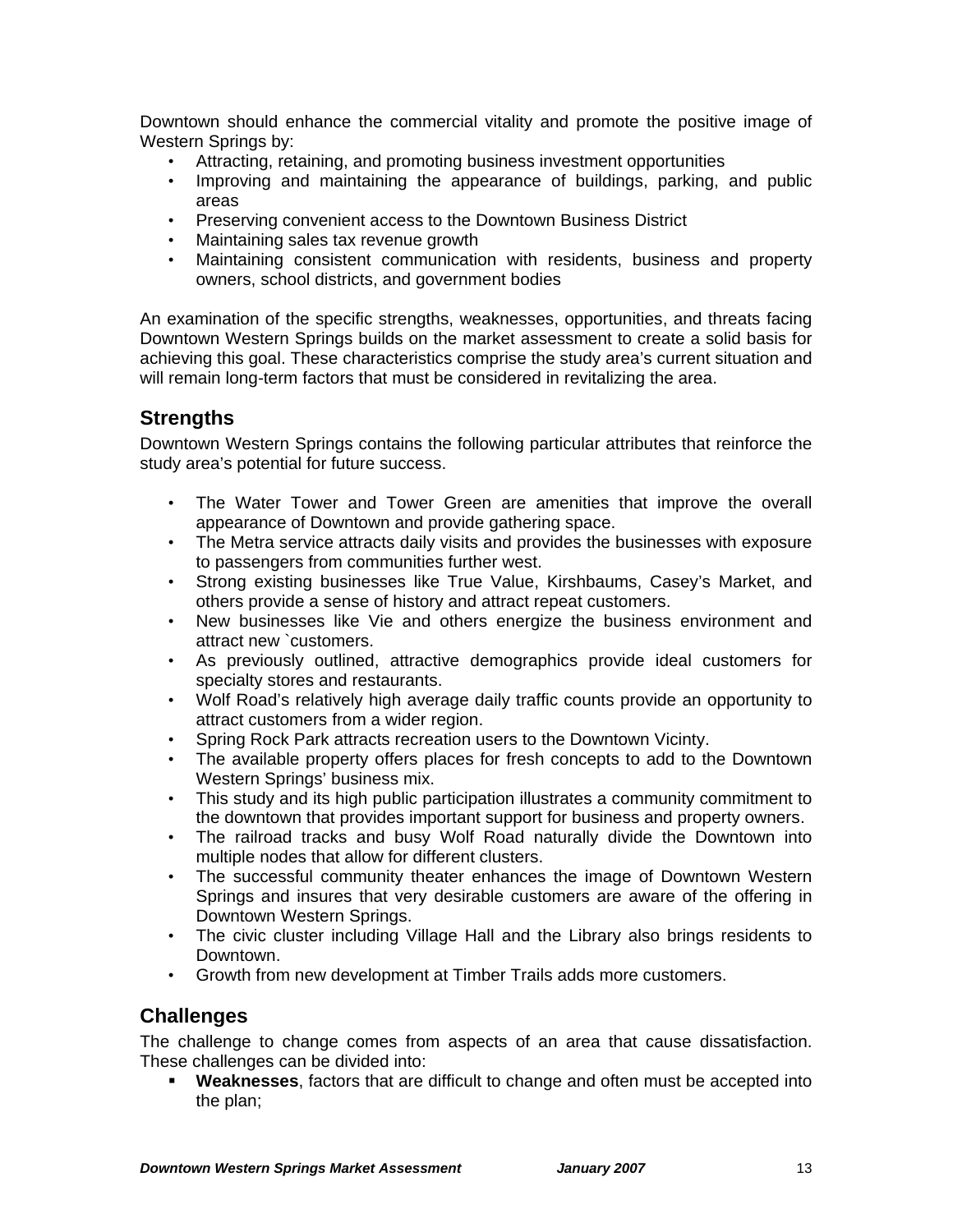- **Threats**, factors that will become weaknesses if action is not taken;
- **Opportunities**, changes that will quickly improve the area.

Weaknesses

- The railroad tracks are a barrier that prevents easy access between the north and south clusters.
- The linear nature of the commercial offering in combination with the railroad tracks prevents the optimal business condition of three square blocks of twosided retail. Hinsdale with its business district only to the south of the Metra tracks provides this better cross-shopping invitation where businesses have the opportunity to catch the attention of shoppers from across the street as well as adjacent stores.
- Attractive, tight residential neighborhoods prevent the expansion of Downtown Western Springs to create a north and south flow.

**Threats** 

- Lacking directional signage or gateway treatments traveler are likely to miss the stores and restaurants of Downtown Western Springs.
- Vacancies at the intersection of Wolf Road and Burlington Avenue obscure the downtown and contribute to an image of decline.
- Private parking and building facades exhibit deferred maintenance further lending an air of decline.
- The reservation of parking for Metra conflicts with customer parking.
- As the market assessment's "Investment Analysis" reveals, property purchasers are spending more than the value associated with existing or entitled development. This speculation means that building owners expect the Village to authorize denser development and will wait for that process to unfold rather than actively manage the property to enhance the current business environment.
- Without broad sharing of private parking, the total demand for spaces is higher.
- Poor business connectivity especially across the railroad tracks limits crossshopping by customers and thereby limits each business' sales.
- Its more regionally known neighbors, LaGrange and Hinsdale, overshadow Western Springs. This condition makes it difficult to attract new businesses.

Opportunities/Plan Objectives

- Maintain the character and size of the Downtown area when considering the allocation of retail, office and residential uses.
- Consult the Comprehensive Plan for economic development planning
- Support revitalization, redevelopment, and new development with limited Village financial involvement
- Promote positioning of retail businesses on the ground floor
- Increase community spending at Western Spring's businesses
- Increase the number of community events to attract consumers to the Downtown area
- Explore opportunities to increase shopping by Metra commuters